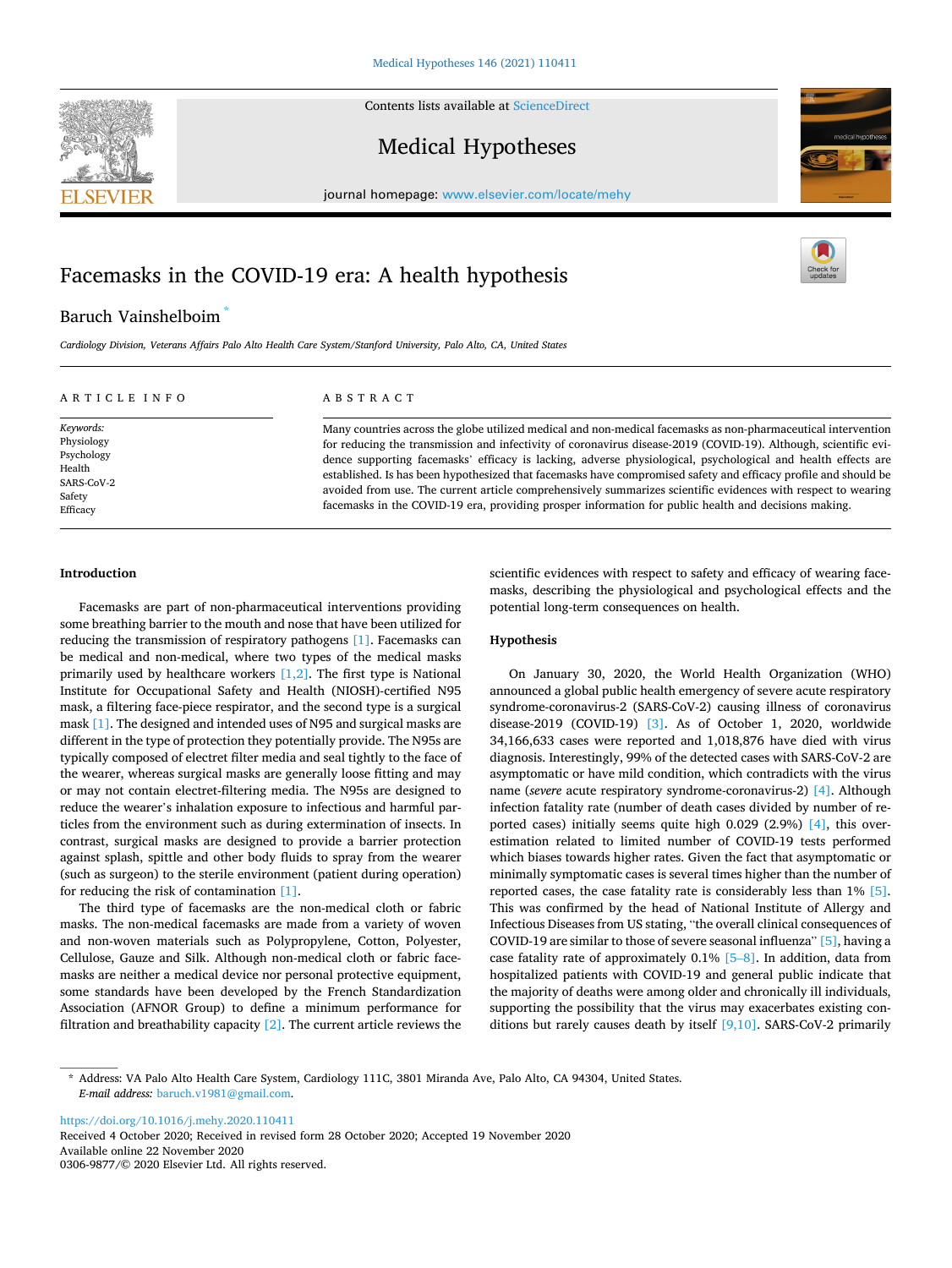affects respiratory system and can cause complications such as acute respiratory distress syndrome (ARDS), respiratory failure and death [\[3,9\].](#page-3-0) It is not clear however, what the scientific and clinical basis for wearing facemasks as protective strategy, given the fact that facemasks restrict breathing, causing hypoxemia and hypercapnia and increase the risk for respiratory complications, self-contamination and exacerbation of existing chronic conditions [\[2,11](#page-3-0)–14].

Of note, hyperoxia or oxygen supplementation (breathing air with high partial  $O_2$  pressures that above the sea levels) has been well established as therapeutic and curative practice for variety acute and chronic conditions including respiratory complications [\[11,15\].](#page-3-0) It fact, the current standard of care practice for treating hospitalized patients with COVID-19 is breathing 100% oxygen [16–[18\].](#page-4-0) Although several countries mandated wearing facemask in health care settings and public areas, scientific evidences are lacking supporting their efficacy for reducing morbidity or mortality associated with infectious or viral diseases [\[2,14,19\].](#page-3-0) Therefore, it has been hypothesized: 1) the practice of wearing facemasks has compromised safety and efficacy profile, 2) Both medical and non-medical facemasks are ineffective to reduce human-tohuman transmission and infectivity of SARS-CoV-2 and COVID-19, 3) Wearing facemasks has adverse physiological and psychological effects, 4) Long-term consequences of wearing facemasks on health are detrimental.

# **Evolution of hypothesis**

# *Breathing Physiology*

Breathing is one of the most important physiological functions to sustain life and health. Human body requires a continuous and adequate oxygen  $(O_2)$  supply to all organs and cells for normal function and survival. Breathing is also an essential process for removing metabolic byproducts [carbon dioxide  $(CO<sub>2</sub>)$ ] occurring during cell respiration [\[12,13\].](#page-3-0) It is well established that acute significant deficit in  $O_2$  (hypoxemia) and increased levels of  $CO<sub>2</sub>$  (hypercapnia) even for few minutes can be severely harmful and lethal, while chronic hypoxemia and hypercapnia cause health deterioration, exacerbation of existing conditions, morbidity and ultimately mortality [\[11,20](#page-3-0)–22]. Emergency medicine demonstrates that 5–6 min of severe hypoxemia during cardiac arrest will cause brain death with extremely poor survival rates [\[20](#page-4-0)–23]. On the other hand, chronic mild or moderate hypoxemia and hypercapnia such as from wearing facemasks resulting in shifting to higher contribution of anaerobic energy metabolism, decrease in pH levels and increase in cells and blood acidity, toxicity, oxidative stress, chronic inflammation, immunosuppression and health deterioration [11–[13,24\]](#page-4-0).

#### *Efficacy of facemasks*

The physical properties of medical and non-medical facemasks suggest that facemasks are ineffective to block viral particles due to their difference in scales [\[16,17,25\].](#page-4-0) According to the current knowledge, the virus SARS-CoV-2 has a diameter of 60 nm to 140 nm [nanometers (billionth of a meter)]  $[16,17]$ , while medical and non-medical facemasks' thread diameter ranges from 55  $\mu$ m to 440  $\mu$ m [micrometers (one millionth of a meter), which is more than 1000 times larger [\[25\].](#page-4-0) Due to the difference in sizes between SARS-CoV-2 diameter and facemasks thread diameter (the virus is 1000 times smaller), SARS-CoV-2 can easily pass through any facemask  $[25]$ . In addition, the efficiency filtration rate of facemasks is poor, ranging from 0.7% in non-surgical, cottongauze woven mask to 26% in cotton sweeter material [\[2\].](#page-3-0) With respect to surgical and N95 medical facemasks, the efficiency filtration rate falls to 15% and 58%, respectively when even small gap between the mask and the face exists [\[25\].](#page-4-0)

Clinical scientific evidence challenges further the efficacy of facemasks to block human-to-human transmission or infectivity. A randomized controlled trial (RCT) of 246 participants [123 (50%) symptomatic)] who were allocated to either wearing or not wearing surgical facemask, assessing viruses transmission including coronavirus [\[26\]](#page-4-0). The results of this study showed that among symptomatic individuals (those with fever, cough, sore throat, runny nose ect…) there was no difference between wearing and not wearing facemask for coronavirus droplets transmission of particles of *>*5 µm. Among asymptomatic individuals, there was no droplets or aerosols coronavirus detected from any participant with or without the mask, suggesting that asymptomatic individuals do not transmit or infect other people [\[26\]](#page-4-0). This was further supported by a study on infectivity where 445 asymptomatic individuals were exposed to asymptomatic SARS-CoV-2 carrier (been positive for SARS-CoV-2) using close contact (shared quarantine space) for a median of 4 to 5 days. The study found that none of the 445 individuals was infected with SARS-CoV-2 confirmed by realtime reverse transcription polymerase [\[27\].](#page-4-0)

A *meta*-analysis among health care workers found that compared to no masks, surgical mask and N95 respirators were not effective against transmission of viral infections or influenza-like illness based on six RCTs [\[28\]](#page-4-0). Using separate analysis of 23 observational studies, this *meta*-analysis found no protective effect of medical mask or N95 respirators against SARS virus [\[28\].](#page-4-0) A recent systematic review of 39 studies including 33,867 participants in community settings (self-report illness), found no difference between N95 respirators versus surgical masks and surgical mask versus no masks in the risk for developing influenza or influenza-like illness, suggesting their ineffectiveness of blocking viral transmissions in community settings [\[29\]](#page-4-0).

Another *meta*-analysis of 44 non-RCT studies (n = 25,697 participants) examining the potential risk reduction of facemasks against SARS, middle east respiratory syndrome (MERS) and COVID-19 transmissions [\[30\]](#page-4-0). The *meta*-analysis included four specific studies on COVID-19 transmission (5,929 participants, primarily health-care workers used N95 masks). Although the overall findings showed reduced risk of virus transmission with facemasks, the analysis had severe limitations to draw conclusions. One of the four COVID-19 studies had zero infected cases in both arms, and was excluded from *meta*-analytic calculation. Other two COVID-19 studies had unadjusted models, and were also excluded from the overall analysis. The *meta*-analytic results were based on only one COVID-19, one MERS and 8 SARS studies, resulting in high selection bias of the studies and contamination of the results between different viruses. Based on four COVID-19 studies, the *meta*-analysis failed to demonstrate risk reduction of facemasks for COVID-19 transmission, where the authors reported that the results of *meta*-analysis have low certainty and are inconclusive [\[30\].](#page-4-0)

In early publication the WHO stated that "facemasks are not required, as no evidence is available on its usefulness to protect non-sick persons" [\[14\]](#page-3-0). In the same publication, the WHO declared that "cloth (e. g. cotton or gauze) masks are not recommended under any circumstance" [\[14\].](#page-3-0) Conversely, in later publication the WHO stated that the usage of fabric-made facemasks (Polypropylene, Cotton, Polyester, Cellulose, Gauze and Silk) is a general community practice for "preventing the infected wearer transmitting the virus to others and/or to offer protection to the healthy wearer against infection (prevention)" [\[2\].](#page-3-0) The same publication further conflicted itself by stating that due to the lower filtration, breathability and overall performance of fabric facemasks, the usage of woven fabric mask such as cloth, and/or nonwoven fabrics, should only be considered for infected persons and not for prevention practice in asymptomatic individuals [\[2\].](#page-3-0) The Central for Disease Control and Prevention (CDC) made similar recommendation, stating that only symptomatic persons should consider wearing facemask, while for asymptomatic individuals this practice is not recommended [\[31\].](#page-4-0) Consistent with the CDC, clinical scientists from Departments of Infectious Diseases and Microbiology in Australia counsel against facemasks usage for health-care workers, arguing that there is no justification for such practice while normal caring relationship between patients and medical staff could be compromised [\[32\]](#page-4-0).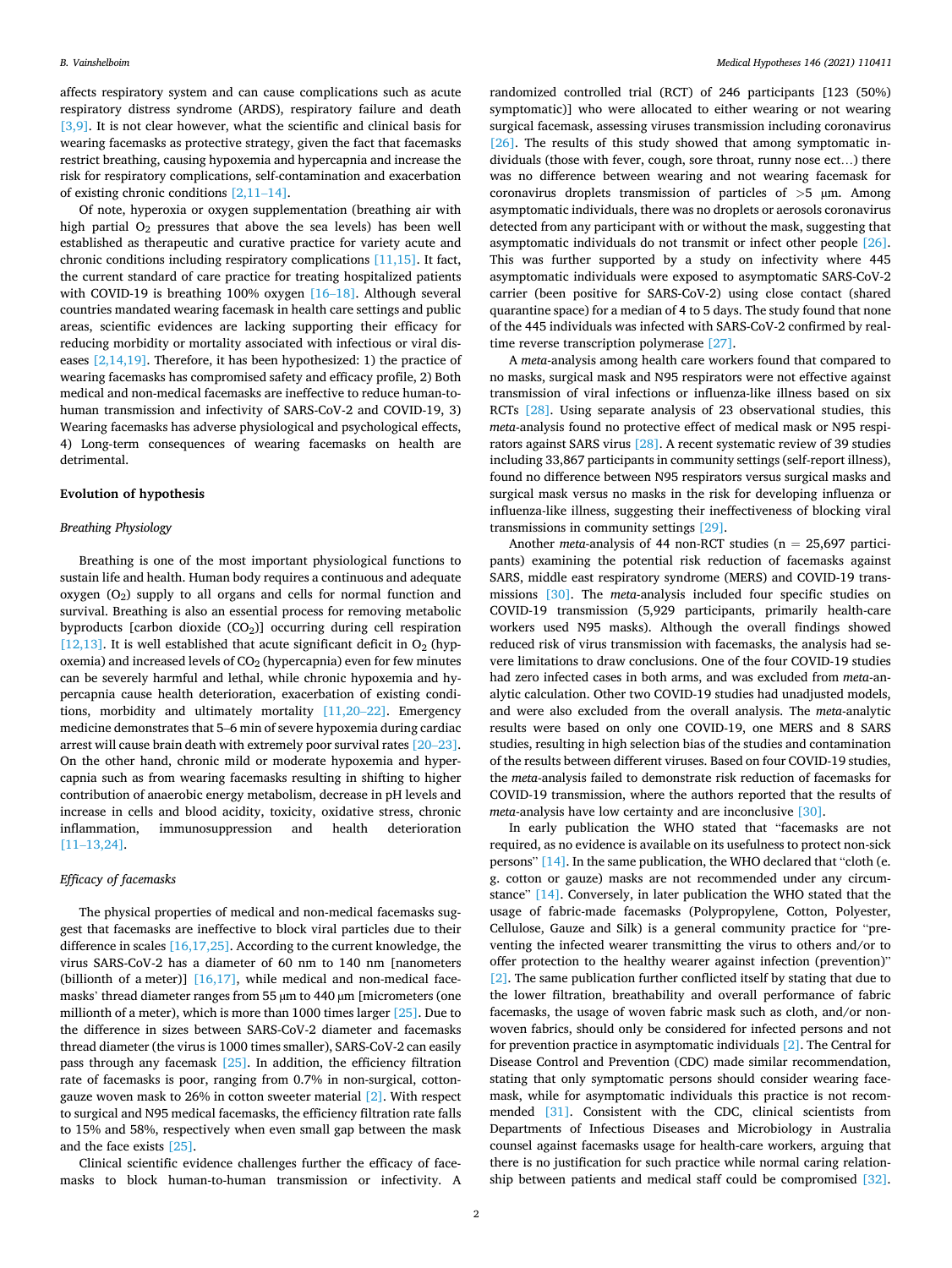Moreover, the WHO repeatedly announced that "at present, there is no direct evidence (from studies on COVID-19) on the effectiveness face masking of healthy people in the community to prevent infection of respiratory viruses, including COVID-19"[\[2\].](#page-3-0) Despite these controversies, the potential harms and risks of wearing facemasks were clearly acknowledged. These including self-contamination due to hand practice or non-replaced when the mask is wet, soiled or damaged, development of facial skin lesions, irritant dermatitis or worsening acne and psychological discomfort. Vulnerable populations such as people with mental health disorders, developmental disabilities, hearing problems, those living in hot and humid environments, children and patients with respiratory conditions are at significant health risk for complications and harm [\[2\]](#page-3-0).

#### *Physiological effects of wearing facemasks*

Wearing facemask mechanically restricts breathing by increasing the resistance of air movement during both inhalation and exhalation process [\[12,13\]](#page-3-0). Although, intermittent (several times a week) and repetitive (10–15 breaths for 2–4 sets) increase in respiration resistance may be adaptive for strengthening respiratory muscles [\[33,34\]](#page-4-0), prolonged and continues effect of wearing facemask is maladaptive and could be detrimental for health  $[11-13]$ . In normal conditions at the sea level, air contains 20.93%  $O_2$  and 0.03%  $CO_2$ , providing partial pressures of 100 mmHg and 40 mmHg for these gases in the arterial blood, respectively. These gas concentrations significantly altered when breathing occurs through facemask. A trapped air remaining between the mouth, nose and the facemask is rebreathed repeatedly in and out of the body, containing low  $O_2$  and high  $CO_2$  concentrations, causing hypoxemia and hypercapnia [11–[13,35,36\]](#page-4-0). Severe hypoxemia may also provoke cardiopulmonary and neurological complications and is considered an important clinical sign in cardiopulmonary medicine [37–[42\].](#page-4-0) Low oxygen content in the arterial blood can cause myocardial ischemia, serious arrhythmias, right or left ventricular dysfunction, dizziness, hypotension, syncope and pulmonary hypertension [\[43\].](#page-4-0) Chronic lowgrade hypoxemia and hypercapnia as result of using facemask can cause exacerbation of existing cardiopulmonary, metabolic, vascular and neurological conditions [\[37](#page-4-0)–42]. Table 1 summarizes the physiological, psychological effects of wearing facemask and their potential long-term consequences for health.

In addition to hypoxia and hypercapnia, breathing through facemask residues bacterial and germs components on the inner and outside layer of the facemask. These toxic components are repeatedly rebreathed back

#### **Table 1**

Physiological and Psychological Effects of Wearing Facemask and Their Potential Health Consequences.

| <b>Physiological Effects</b>                                                                                                                                                                                                                                                                                                | <b>Psychological Effect</b>                                                                                                                                                                          | <b>Health Consequences</b>                                                                                                                                                                                                                                                                                                                              |
|-----------------------------------------------------------------------------------------------------------------------------------------------------------------------------------------------------------------------------------------------------------------------------------------------------------------------------|------------------------------------------------------------------------------------------------------------------------------------------------------------------------------------------------------|---------------------------------------------------------------------------------------------------------------------------------------------------------------------------------------------------------------------------------------------------------------------------------------------------------------------------------------------------------|
| • Hypoxemia<br>• Hypercapnia<br>Shortness of breath<br>Increase lactate<br>concentration<br>• Decline in pH levels<br>• Acidosis<br>• Toxicity<br>Inflammation<br>• Self-contamination<br>Increase in stress hormones<br>level (adrenaline,<br>noradrenaline and cortisol)<br>Increased muscle tension<br>Immunosuppression | • Activation of "fight"<br>or flight" stress<br>response<br>• Chronic stress<br>condition<br>$\bullet$ Fear<br>• Mood disturbances<br>Insomnia<br>Fatigue<br>Compromised<br>cognitive<br>performance | • Increased<br>predisposition for<br>viral and infection<br>illnesses<br>• Headaches<br>• Anxiety<br>Depression<br>٠<br>• Hypertension<br>Cardiovascular<br>disease<br>Cancer<br><b>Diabetes</b><br>• Alzheimer disease<br>$\bullet$ Exacerbation of<br>existing conditions<br>and diseases<br>• Accelerated aging<br>process<br>• Health deterioration |

into the body, causing self-contamination. Breathing through facemasks also increases temperature and humidity in the space between the mouth and the mask, resulting a release of toxic particles from the mask's materials [\[1,2,19,26,35,36\]](#page-3-0). A systematic literature review estimated that aerosol contamination levels of facemasks including 13 to 202,549 different viruses [\[1\].](#page-3-0) Rebreathing contaminated air with high bacterial and toxic particle concentrations along with low  $O<sub>2</sub>$  and high  $CO<sub>2</sub>$  levels continuously challenge the body homeostasis, causing selftoxicity and immunosuppression [\[1,2,19,26,35,36\].](#page-3-0)

A study on 39 patients with renal disease found that wearing N95 facemask during hemodialysis significantly reduced arterial partial oxygen pressure (from PaO<sub>2</sub> 101.7 to 92.7 mm Hg), increased respiratory rate (from 16.8 to 18.8 breaths/min), and increased the occurrence of chest discomfort and respiratory distress [\[35\].](#page-4-0) Respiratory Protection Standards from Occupational Safety and Health Administration, US Department of Labor states that breathing air with  $O<sub>2</sub>$  concentration below 19.5% is considered oxygen-deficiency, causing physiological and health adverse effects. These include increased breathing frequency, accelerated heartrate and cognitive impairments related to thinking and coordination [\[36\]](#page-4-0). A chronic state of mild hypoxia and hypercapnia has been shown as primarily mechanism for developing cognitive dysfunction based on animal studies and studies in patients with chronic obstructive pulmonary disease [\[44\]](#page-4-0).

The adverse physiological effects were confirmed in a study of 53 surgeons where surgical facemask were used during a major operation. After 60 min of facemask wearing the oxygen saturation dropped by more than 1% and heart rate increased by approximately five beats/min [\[45\]](#page-4-0). Another study among 158 health-care workers using protective personal equipment primarily N95 facemasks reported that 81% (128 workers) developed new headaches during their work shifts as these become mandatory due to COVID-19 outbreak. For those who used the N95 facemask greater than 4 h per day, the likelihood for developing a headache during the work shift was approximately four times higher [Odds ratio = 3.91, 95% CI (1.35-11.31)  $p = 0.012$ ], while 82.2% of the N95 wearers developed the headache already within ≤10 to 50 min [\[46\]](#page-4-0).

With respect to cloth facemask, a RCT using four weeks follow up compared the effect of cloth facemask to medical masks and to no masks on the incidence of clinical respiratory illness, influenza-like illness and laboratory-confirmed respiratory virus infections among 1607 participants from 14 hospitals [\[19\]](#page-4-0). The results showed that there were no difference between wearing cloth masks, medical masks and no masks for incidence of clinical respiratory illness and laboratory-confirmed respiratory virus infections. However, a large harmful effect with more than 13 times higher risk [Relative Risk = 13.25 95% CI (1.74 to 100.97) was observed for influenza-like illness among those who were wearing cloth masks [\[19\]](#page-4-0). The study concluded that cloth masks have significant health and safety issues including moisture retention, reuse, poor filtration and increased risk for infection, providing recommendation against the use of cloth masks [\[19\].](#page-4-0)

### *Psychological effects of wearing facemasks*

Psychologically, wearing facemask fundamentally has negative effects on the wearer and the nearby person. Basic human-to-human connectivity through face expression is compromised and self-identity is somewhat eliminated [\[47](#page-4-0)–49]. These dehumanizing movements partially delete the uniqueness and individuality of person who wearing the facemask as well as the connected person [\[49\]](#page-4-0). Social connections and relationships are basic human needs, which innately inherited in all people, whereas reduced human-to-human connections are associated with poor mental and physical health [\[50,51\]](#page-4-0). Despite escalation in technology and globalization that would presumably foster social connections, scientific findings show that people are becoming increasingly more socially isolated, and the prevalence of loneliness is increasing in last few decades [\[50,52\].](#page-4-0) Poor social connections are closely related to

• Premature mortality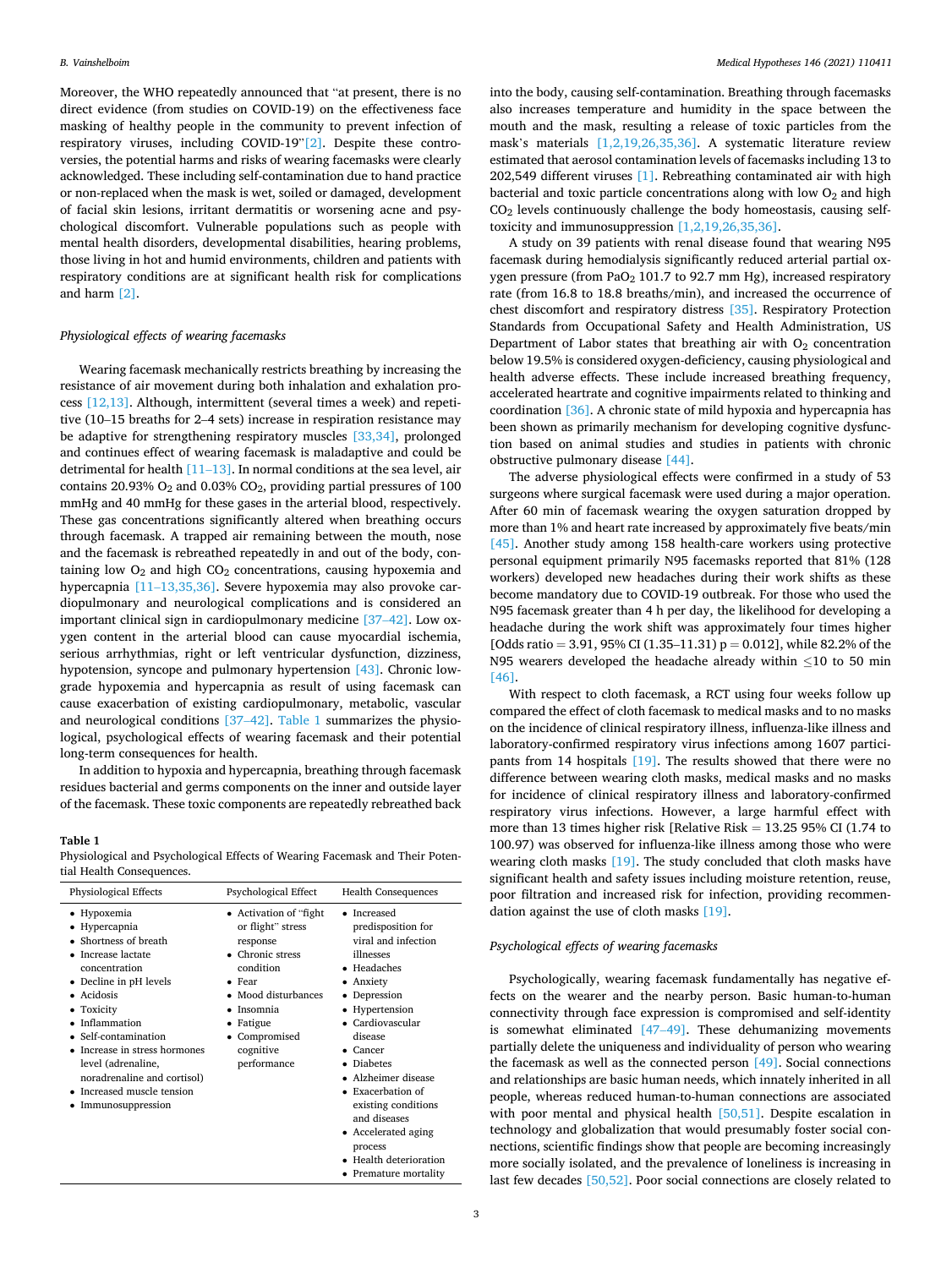*Medical Hypotheses 146 (2021) 110411*

<span id="page-3-0"></span>isolation and loneliness, considered significant health related risk factors [\[50](#page-4-0)–53].

A *meta*-analysis of 91 studies of about 400,000 people showed a 13% increased morality risk among people with low compare to high contact frequency [\[53\].](#page-4-0) Another *meta*-analysis of 148 prospective studies (308,849 participants) found that poor social relationships was associated with 50% increased mortality risk. People who were socially isolated or fell lonely had 45% and 40% increased mortality risk, respectively. These findings were consistent across ages, sex, initial health status, cause of death and follow-up periods [\[52\]](#page-4-0). Importantly, the increased risk for mortality was found comparable to smoking and exceeding well-established risk factors such as obesity and physical inactivity [\[52\]](#page-4-0). An umbrella review of 40 systematic reviews including 10 *meta*-analyses demonstrated that compromised social relationships were associated with increased risk of all-cause mortality, depression, anxiety suicide, cancer and overall physical illness [\[51\]](#page-4-0).

As described earlier, wearing facemasks causing hypoxic and hypercapnic state that constantly challenges the normal homeostasis, and activates "fight or flight" stress response, an important survival mechanism in the human body  $[11-13]$ . The acute stress response includes activation of nervous, endocrine, cardiovascular, and the immune systems [\[47,54](#page-4-0)–56]. These include activation of the limbic part of the brain, release stress hormones (adrenalin, neuro-adrenalin and cortisol), changes in blood flow distribution (vasodilation of peripheral blood vessels and vasoconstriction of visceral blood vessels) and activation of the immune system response (secretion of macrophages and natural killer cells) [\[47,48\]](#page-4-0). Encountering people who wearing facemasks activates innate stress-fear emotion, which is fundamental to all humans in danger or life threating situations, such as death or unknown, unpredictable outcome. While acute stress response (seconds to minutes) is adaptive reaction to challenges and part of the survival mechanism, chronic and prolonged state of stress-fear is maladaptive and has detrimental effects on physical and mental health. The repeatedly or continuously activated stress-fear response causes the body to operate on survival mode, having sustain increase in blood pressure, proinflammatory state and immunosuppression [\[47,48\]](#page-4-0).

#### *Long-Term health consequences of wearing facemasks*

Long-term practice of wearing facemasks has strong potential for devastating health consequences. Prolonged hypoxic-hypercapnic state compromises normal physiological and psychological balance, deteriorating health and promotes the developing and progression of existing chronic diseases [11–[13,23,38,39,43,47,48,57\].](#page-4-0) For instance, ischemic heart disease caused by hypoxic damage to the myocardium is the most common form of cardiovascular disease and is a number one cause of death worldwide (44% of all non-communicable diseases) with 17.9 million deaths occurred in 2016 [\[57\].](#page-4-0) Hypoxia also playing an important role in cancer burden [\[58\]](#page-4-0). Cellular hypoxia has strong mechanistic feature in promoting cancer initiation, progression, metastasis, predicting clinical outcomes and usually presents a poorer survival in patients with cancer. Most solid tumors present some degree of hypoxia, which is independent predictor of more aggressive disease, resistance to cancer therapies and poorer clinical outcomes [\[59,60\].](#page-4-0) Worth note, cancer is one of the leading causes of death worldwide, with an estimate of more than 18 million new diagnosed cases and 9.6 million cancerrelated deaths occurred in 2018 [\[61\].](#page-4-0)

With respect to mental health, global estimates showing that COVID-19 will cause a catastrophe due to collateral psychological damage such as quarantine, lockdowns, unemployment, economic collapse, social isolation, violence and suicides [62–[64\].](#page-4-0) Chronic stress along with hypoxic and hypercapnic conditions knocks the body out of balance, and can cause headaches, fatigue, stomach issues, muscle tension, mood disturbances, insomnia and accelerated aging [\[47,48,65](#page-4-0)–67]. This state suppressing the immune system to protect the body from viruses and bacteria, decreasing cognitive function, promoting the developing and

exacerbating the major health issues including hypertension, cardiovascular disease, diabetes, cancer, Alzheimer disease, rising anxiety and depression states, causes social isolation and loneliness and increasing the risk for prematurely mortality [\[47,48,51,56,66\]](#page-4-0).

# **Conclusion**

The existing scientific evidences challenge the safety and efficacy of wearing facemask as preventive intervention for COVID-19. The data suggest that both medical and non-medical facemasks are ineffective to block human-to-human transmission of viral and infectious disease such SARS-CoV-2 and COVID-19, supporting against the usage of facemasks. Wearing facemasks has been demonstrated to have substantial adverse physiological and psychological effects. These include hypoxia, hypercapnia, shortness of breath, increased acidity and toxicity, activation of fear and stress response, rise in stress hormones, immunosuppression, fatigue, headaches, decline in cognitive performance, predisposition for viral and infectious illnesses, chronic stress, anxiety and depression. Long-term consequences of wearing facemask can cause health deterioration, developing and progression of chronic diseases and premature death. Governments, policy makers and health organizations should utilize prosper and scientific evidence-based approach with respect to wearing facemasks, when the latter is considered as preventive intervention for public health.

#### **CRediT authorship contribution statement**

**Baruch Vainshelboim:** Conceptualization, Data curation, Writing original draft.

#### **Declaration of Competing Interest**

The authors declare that they have no known competing financial interests or personal relationships that could have appeared to influence the work reported in this paper.

#### **References**

- [1] [Fisher EM, Noti JD, Lindsley WG, Blachere FM, Shaffer RE. Validation and](http://refhub.elsevier.com/S0306-9877(20)33302-8/h0005) [application of models to predict facemask influenza contamination in healthcare](http://refhub.elsevier.com/S0306-9877(20)33302-8/h0005)  [settings. Risk Anal 2014;34:1423](http://refhub.elsevier.com/S0306-9877(20)33302-8/h0005)–34.
- [2] World Health Organization. Advice on the use of masks in the context of COVID-19. Geneva, Switzerland; 2020.
- [3] Sohrabi C, Alsafi Z, O'[Neill N, Khan M, Kerwan A, Al-Jabir A, et al. World Health](http://refhub.elsevier.com/S0306-9877(20)33302-8/h0015)  [Organization declares global emergency: A review of the 2019 novel coronavirus](http://refhub.elsevier.com/S0306-9877(20)33302-8/h0015)  [\(COVID-19\). Int J Surg 2020;76:71](http://refhub.elsevier.com/S0306-9877(20)33302-8/h0015)–6.
- [4] Worldometer. COVID-19 CORONAVIRUS PANDEMIC. 2020.
- [5] [Fauci AS, Lane HC, Redfield RR. Covid-19 Navigating the Uncharted. N Engl J](http://refhub.elsevier.com/S0306-9877(20)33302-8/h0025)  [Med 2020;382:1268](http://refhub.elsevier.com/S0306-9877(20)33302-8/h0025)–9.
- [6] [Shrestha SS, Swerdlow DL, Borse RH, Prabhu VS, Finelli L, Atkins CY, et al.](http://refhub.elsevier.com/S0306-9877(20)33302-8/h0030) [Estimating the burden of 2009 pandemic influenza A \(H1N1\) in the United States](http://refhub.elsevier.com/S0306-9877(20)33302-8/h0030)  [\(April 2009-April 2010\). Clin Infect Dis 2011;52\(Suppl 1\):S75](http://refhub.elsevier.com/S0306-9877(20)33302-8/h0030)–82.
- [7] [Thompson WW, Weintraub E, Dhankhar P, Cheng PY, Brammer L, Meltzer MI, et al.](http://refhub.elsevier.com/S0306-9877(20)33302-8/h0035)  [Estimates of US influenza-associated deaths made using four different methods.](http://refhub.elsevier.com/S0306-9877(20)33302-8/h0035)  [Influenza Other Respir Viruses 2009;3:37](http://refhub.elsevier.com/S0306-9877(20)33302-8/h0035)–49.
- [8] Centers for Disease, C., Prevention. Estimates of deaths associated with seasonal influenza — United States, 1976-2007. MMWR Morb Mortal Wkly Rep. 2010,59: 1057-62.
- [9] [Richardson S, Hirsch JS, Narasimhan M, Crawford JM, McGinn T, Davidson KW,](http://refhub.elsevier.com/S0306-9877(20)33302-8/h0045)  [et al. Presenting Characteristics, Comorbidities, and Outcomes Among 5700](http://refhub.elsevier.com/S0306-9877(20)33302-8/h0045) [Patients Hospitalized With COVID-19 in the New York City Area. JAMA 2020.](http://refhub.elsevier.com/S0306-9877(20)33302-8/h0045)
- [10] [Ioannidis JPA, Axfors C, Contopoulos-Ioannidis DG. Population-level COVID-19](http://refhub.elsevier.com/S0306-9877(20)33302-8/h0050)  [mortality risk for non-elderly individuals overall and for non-elderly individuals](http://refhub.elsevier.com/S0306-9877(20)33302-8/h0050)  [without underlying diseases in pandemic epicenters. Environ Res 2020;188.](http://refhub.elsevier.com/S0306-9877(20)33302-8/h0050)
- [11] [American College of Sports Medicine. ACSM](http://refhub.elsevier.com/S0306-9877(20)33302-8/h0055)'s Resource Manual for Guidelines for [Exercise Testing and Priscription. Sixth ed. Baltimore: Lippincott Wiliams](http://refhub.elsevier.com/S0306-9877(20)33302-8/h0055) & [Wilkins; 2010.](http://refhub.elsevier.com/S0306-9877(20)33302-8/h0055)
- [12] [Farrell PA, Joyner MJ, Caiozzo VJ. ACSM](http://refhub.elsevier.com/S0306-9877(20)33302-8/h0060)'s Advanced Exercise Physiology. second [edition. Baltimore: Lippncott Williams](http://refhub.elsevier.com/S0306-9877(20)33302-8/h0060) & Wilkins; 2012.
- [13] [Kenney WL, Wilmore JH, Costill DL. Physiology of sport and exercise. 5th ed.](http://refhub.elsevier.com/S0306-9877(20)33302-8/h0065) [Champaign, IL: Human Kinetics; 2012.](http://refhub.elsevier.com/S0306-9877(20)33302-8/h0065)
- [14] World Health Organization. Advice on the use of masks in the community, during home care and in health care settings in the context of the novel coronavirus (2019-nCoV) outbreak. Geneva, Switzerland; 2020.